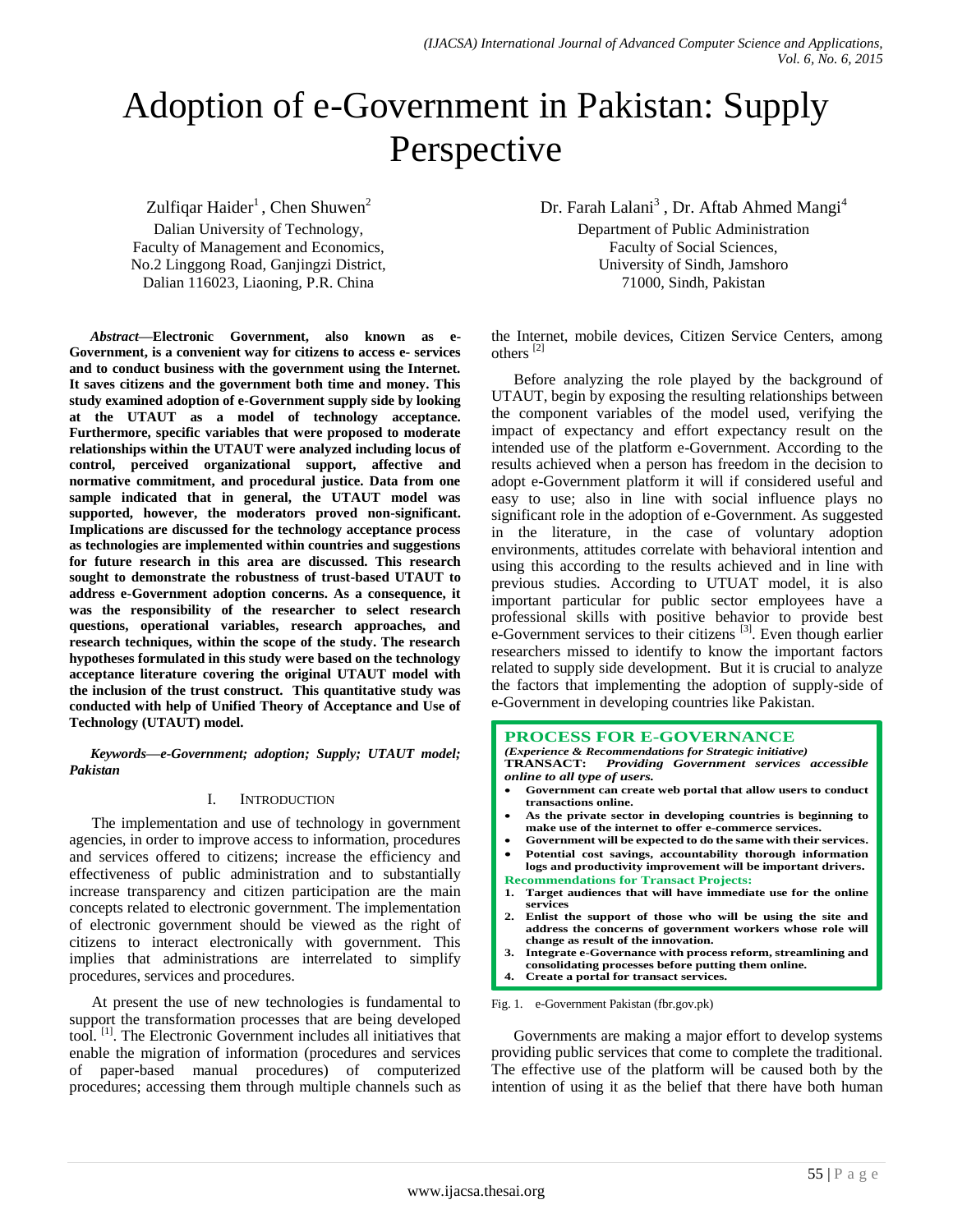resources infrastructure and personnel needed to help if necessary<sup>[4]</sup>.

The Electronic Government, in its broadest sense, is developed mainly based on four categories of stakeholders:

- Citizens and organizations or civic associations.
- The private sector, through individual and corporate operators.
- The state, through state employees and / or other government and state agents.

This work aims to fill this gap by presenting a more holistic view of e-Government development in the municipalities of the metropolitan area of Sindh using this index for telecommunications infrastructure households, the index of the cultural capital of the population and the rate evolution of the websites of the municipalities of the metropolitan area; in this way you will know if the benefits of e-Government reach most of the citizens of these municipalities.

# II. THEORETICAL FOUNDATION

The obstructions are abridged in the lack of involvement in the utilization of IT, lack of mindfulness and information of e-Government administrations and lack of trust in government and IT alike. Utilizing the UTAUT, investigated the supply side factors that influence the use of citizen driven e-Government administrations in Pakistan  $[5]$ . The outcomes demonstrated that factors, for example, encouraging conditions, companion impact, execution hope, and exertion anticipation, clarify the conduct of Pakistani citizens towards the use of such e-administrations. The study additionally indicated different factors, for example, society, trust, which was excluded in this connection, yet in future studies in light of their significance.

Also in distinctive connection, investigated utilizing the UTAUT the supply-side factors that influence the behavioral expectation of people to use citizen driven and e-Government administrations in Pakistan<sup>[6]</sup>. The outcomes demonstrated three compelling factors, execution anticipation, social impact, and encouraging conditions <sup>[7]</sup>. The study likewise indicated different factors, for example, society, which was excluded in this connection, yet in future studies in view of its significance. Talked about the factors influencing the citizens' plan to adopt and utilization citizen-driven e-Government administrations, especially the difficulties confronting the Information Technology move in the Pakistan on a substantial scale. The outcomes demonstrated that among those factors, nature of administration, dispersion of advancement, PC and information literacy, society, lack of mindfulness, specialized base, site outline, and security, which influence the citizens to adopt egovernment administrations in the same setting [8].

The e-Government initiatives aimed at rural and marginal urban areas, as well as groups that have traditionally been disadvantaged, such as indigenous peoples and women, should aim at improving their quality of life and work. They should also aim to reduce poverty by encouraging participation in political processes, the design of effective mechanisms to address the most pressing needs and opening spaces for insertion in the labor and productive sphere. Many public services are offered online for citizens to use. Citizens are now able to pay their property and income taxes online, file their tax returns, apply for unemployment services, renew their drivers' licenses, research political candidates or elected officials and their platforms, file complaints, register to vote, and participate in electronic voting [9]

In Pakistan citizens can also search public websites and library websites, change their addresses, register vehicles, file police reports, apply for jobs, and download official forms on the Internet. According to Asgarkhani (2007), the benefits of e-Government include providing expedient government services to citizens and businesses, improving the economy, allowing for greater public access to information, empowering citizens, and making the government more accountable to its citizens. Yet, these benefits are not equally distributed [10].





Official efforts for the establishment of e-Government in Pakistan started in the year of 2003 along with the establishment of an organization named "Pakistan Digital" by the government. Pakistan Digital is liable for all e-commerce and electronic government services in the country. From the get go, this association was accountable for identifying the technological and information requirements for different agencies of government in Pakistan in order to contribute in electronic government  $^{[11]}$   $^{[12]}$ . According to the recent study, the electronic government of Pakistan is still in the beginning phase of building e-services that concentrate on providing data to users.

In Pakistan many government services are provided online and each year it appears that new services are added. According to Aerschot & Rodousakis, 2008 Common government services provided online include: downloading forms, obtaining information, using job services, searching for library books, submitting forms, making payments to different government entities, interacting with the tax office, requesting documents, completing change of address forms, statements to the police, and car registration. Citizens may also pay parking tickets; request passports, drivers' licenses, and birth certificates; and request other replacement documents online. Many of these service tasks can be accomplished in minutes with several key strokes [13].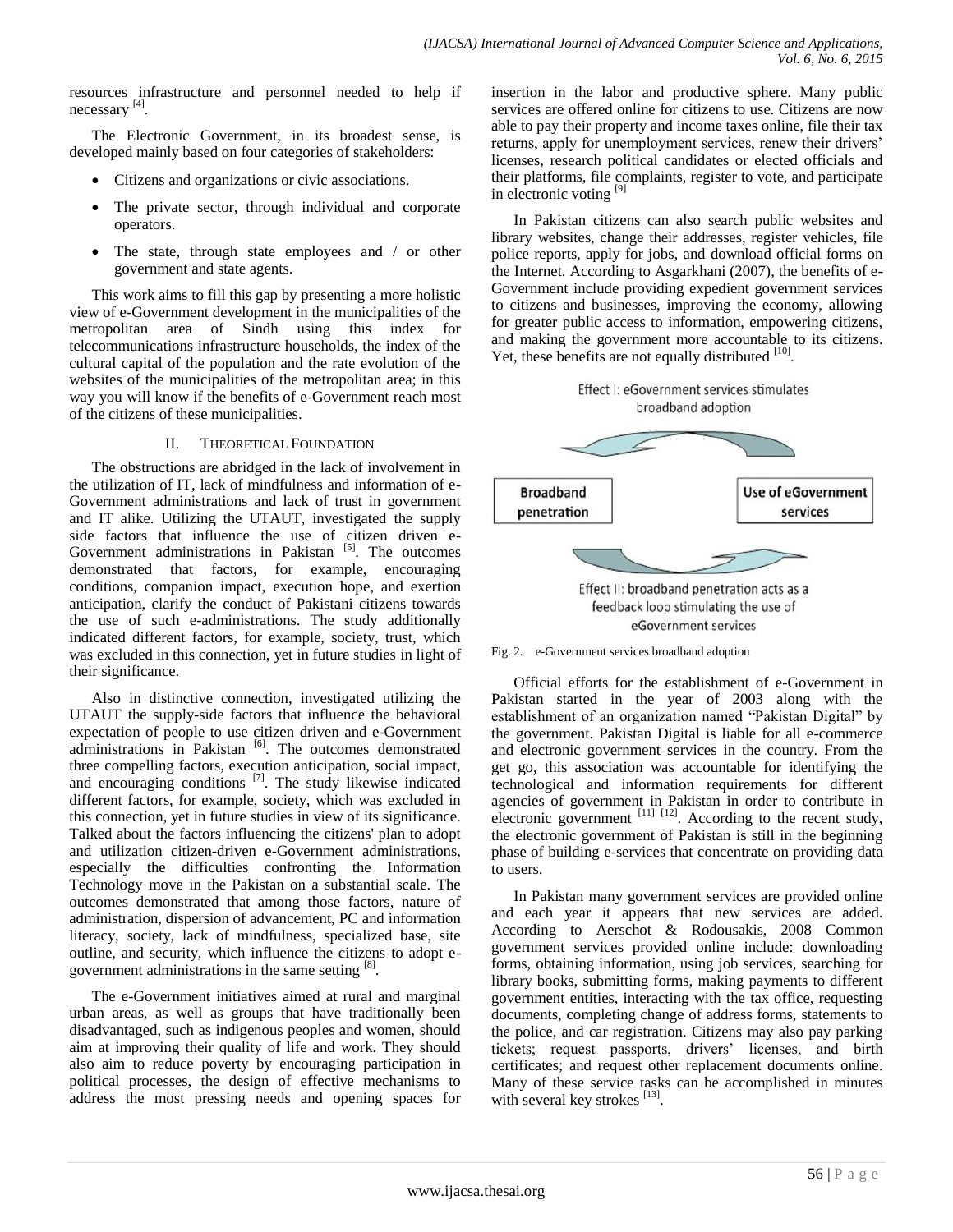



Fig. 3. MS Excel (output) - Source PTA (Pakistan Telecommunication Authority



Fig. 4. use of e-Government services in Pakistan

The paper also verifies the significant effect of knowledge on social influence, and self-efficacy and assistance on enabling conditions, but the convenience of the latter. Nor is the effect of self-efficacy on the expectation of effort and convenience of enabling conditions observed. Being selfefficacy perceived the key cognitive effort, history can understand that this is not related significantly with the expectation of effort. Regarding the convenience that it is a voluntary service causes this is linked to the expectation of effort but not the enabling conditions. The services and facilities provided by the e-Government relate to the idea that benefit from its use will be easy, but not there technology and support required if needed citizens.

The economic and social crisis in much of Pakistan continually question the current organization and structure of public administration in the supposed interest of improving our competitiveness  $^{[14]}$ . To achieve this, governments are taking measures of various kinds. On the one hand, they are delegating some of its functions to private entities (taxes and fees charges by banks and savings banks, for example); on the other, are trying to arrange with the public are made increasingly without resorting to personal interaction with the administration, thereby promoting self as usual in other economic sectors.

## III. LITERATURE RELATED TO E-SERVICES ADOPTION

In Pakistan, citizens contact the government for personal concerns and problems, and they also contact the government to influence public policy, and to locate information about government services and benefits (Cohen, 2006) <sup>[15]</sup>. The literature also points out that many of the services offered online do not allow citizens to conduct entire transactions or complete their tasks from beginning to end (Rodousakis & Santos, 2008). Citizens are forced to mail documents or go in person to a government agency when they would prefer to conduct their business online  $[16]$ . Possible reasons that entire transactions cannot be conducted online are the need to prevent fraudulent activity by identifying those applying for services, the funds are not available to make government websites fully functional or capable of completing transactions online, and to keep government employees employed  $^{[17]}$   $^{[18]}$ .

A good deal of research is available that has investigated the determinants for accepting information technology services in offline and online environments. Evidence from the literature shows that there are two main approaches for Information Technology acceptance research (Harrison et al., 1997; Hernandez and Mazzon, 2007; Taylor and Todd, 1995a). One of the most widely used approaches works on developing strategies to examine IT adoption. This approach suggests and uses models and behavioral theories that are drawn from psychology, which act as a foundation for information systems research, such as, the Technology Acceptance Model (TAM) and Theory of Planned Behavior (TPB) (Harrison et al., 1997). The theory of planned behavior, for instance, is famously established and is frequently used in various settings for research into IT adoption to determine intention behavior<sup>[19]</sup>.

TABLE I. FREQUENTLY USED IN VARIOUS SETTINGS FOR RESEARCH

|                                              | <b>Small cities with websites</b><br>Cities with websites<br>$(n=2376)$<br>$(n=725)$ |           |       |             |
|----------------------------------------------|--------------------------------------------------------------------------------------|-----------|-------|-------------|
| deviation                                    | Mean<br><b>St.</b> deviation                                                         |           |       | Mean<br>St. |
| <b>Area 2000</b>                             | 1184.22                                                                              | 2769.84   | 1349  | 6187.51     |
| <b>Population 2006</b>                       | 114685                                                                               | 348657.26 | 33002 | 100519.73   |
| <b>Population 2005</b>                       | 113400                                                                               | 346021.19 | 33230 | 101248.95   |
| <b>Population 2000</b>                       | 107195                                                                               | 329418.83 | 32837 | 99767.50    |
| <b>Population 1990</b>                       | 94013                                                                                | 296877.19 | 31121 | 95364.19    |
| <b>Population density</b><br>per Square mile | 273.67                                                                               | 1934.04   | 63.61 | 184.99      |
| No. of households                            | 40061                                                                                | 117041.83 | 12643 | 38260.89    |

If e-Government or information technology is to facilitate an organizational "transformation" in the public sector, then it will also require a more critical examination of the way we are currently measuring such initiatives. Public agencies will need to expand their thinking about e-Government, and incorporate initiatives that build IT capacity into organizations. Finally, public organizations will need to move beyond the current ecommerce model and begin to look at how the Internet can be used between citizens, the business community, and internally between government agencies. Small cities tend to be challenged in the digital domain to deliver efficient services to their citizens, realize the potential of information and communications technology (ICT), and grant citizens large participatory roles in their governance  $20$ . E-government activity should bridge the communication gap between elected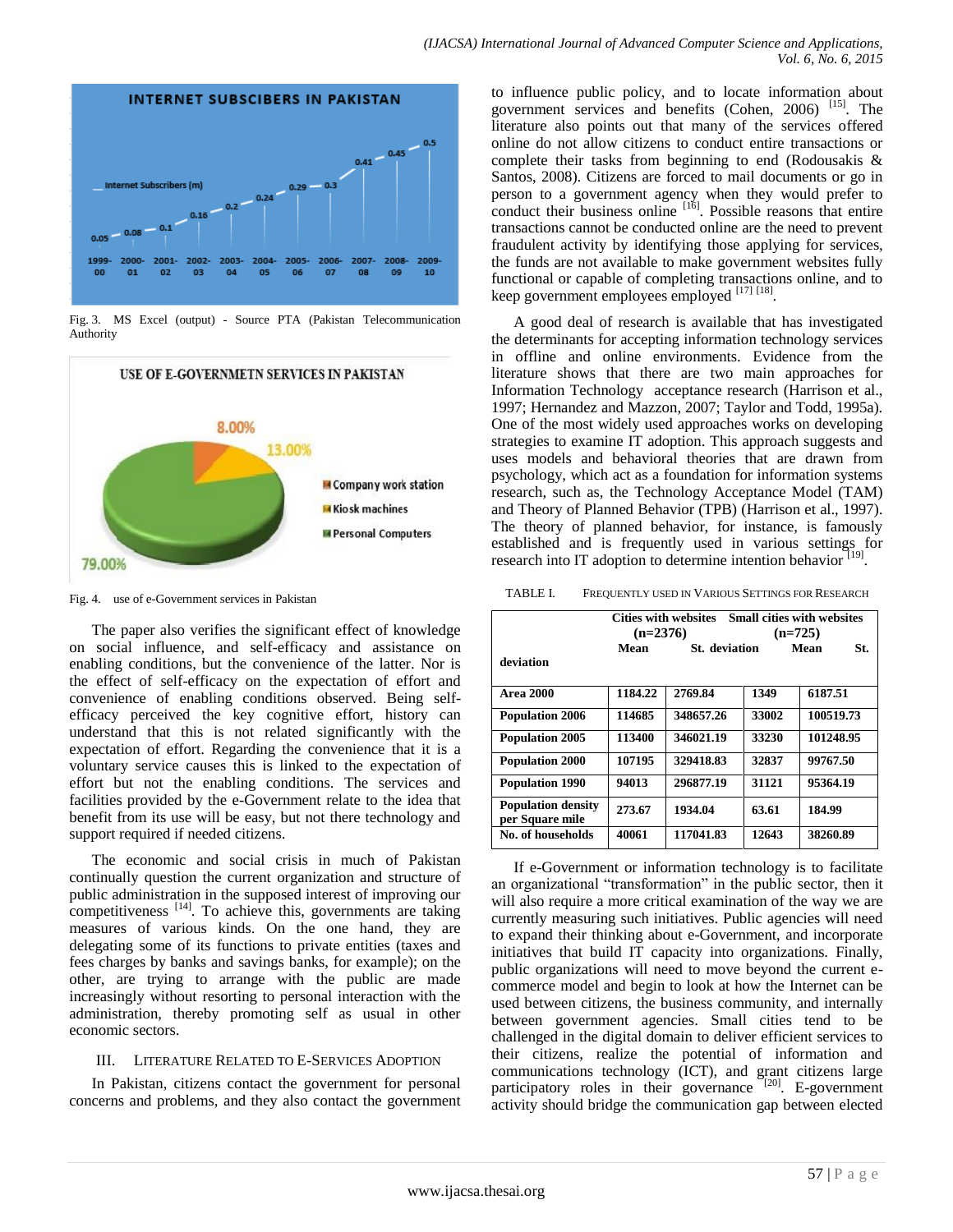officials and stakeholders both more diverse and more extensive <sup>[21]</sup>. Barriers in supply side of e-Government in Pakistan were observed from a survey result.



Fig. 5. Barrier in e-Government

Availability of e-Government services as part of an egovernment 2.0 program had a 28% usage average, the lowest of the three benchmarks. Future research could be required as the availability of e-Government services as part of egovernment 2.0 program increases <sup>[22]</sup>. Research by local government Information Technology professionals in areas such as rich site summary (RSS) as a means of feeding posted information through newsfeeds and e-mail programs and improving access to city services from mobile devices is becoming as it becomes more common. While all of the cities explored in this study had an official presence on the World Wide Web, only 10 of those cities optimized the websites for viewing on mobile devices. All of the cities which utilized third-party website development were optimized for mobile viewing  $^{[23]}$ . A recommendation would to add mobile device viewing optimization as part of a third-party e-Government program development. And finally the a return on investment analysis by elected local government officials on using kiosks for access to e-Government services from locations conveniently located throughout the city. A major obstacle could be the cost of kiosks. A recommendation for a kiosk solution could be following the example of Farmington, Sindh's kiosk stations. Farmington purchased 21inch Android touch screen tablets with Site Kiosk software installed. The kiosk provides access to the e-Government services available on the city's website. Total cost of ownership was less than \$400 per location  $^{[24]}$ .

Farmington has 4 kiosk locations at public buildings throughout the city. 147 Further researches on whether this is a viable solution for other small-sized rural cities could be conducted.  $[25]$ . The determination of this qualitative study was to identify, describe, and analyze user adoption patterns of egovernment services in small-sized cities. To fulfill the effort of the study, this research utilized a multiple–case study design to examine user adoption patterns that remain undocumented in fourth class, third class, and constitutional charter cities in Sindh, Pakistan. The goal of this study was fulfilled through content analysis of the cities' official websites and social media sites. The results of this study suggest that while e-government services for small-sized rural cities still lag behind larger city and state government agencies, the local government agencies utilizing companies that specialize in the development of government to citizen applications for the development of their e-government services were scored the highest for the number of e-Government services offered.

The government agency websites developed by those companies were easier to navigate and offered the most services. Additionally, the sites were accessible and optimized for use on portable devices. Additionally, the results of the current study support Baumgarten and Chui's (2010) assertions that Web 2.0 tools should be incorporated with e-government tools to provide e-Government services that promote citizen empowerment and promote collaboration between tax payers and government agencies. However, the results of this current study showed that the digital divide characteristic of limited access to high-speed broadband Internet service was not a factor for the cities explored. With readily available access to high-speed broadband Internet, the question was raised as to why e-government services were not being offered consistently across the cities explored in this study.

This supports Christopher's (2009) assertion that the greatest barrier to delivering e-government 2.0 services is not just a factor of the digital divide but also a factor of cost and limited government budgets. It would seem that the cost of implementing an effective e-government 2.0 program with egovernment services which empower citizens could be factor as to why adoption patterns is low for small-sized rural government agencies  $[26]$  Again this becomes apparent in the results of this study that show the cities that utilized third-party e-government program implementation have the highest number of services available to their citizens. Consistent with research literature which suggests that social media venues can be used to create lines of communication and interaction between government agencies and citizens (Auer, 2011; Bryer, 2011; Dadashzadeh, 2010; Hand & Ching, 2011; Mann, 2010) depending on rates of user adoption (Colesca, 2009), this research showed that the cities which utilized social media sites had interaction and collaboration with citizens. Lin and Lu's (2011) research showed that having an understanding of the citizens' 149 willingness to accept social media could enable elected government officials to develop social media sites that target the needs of the users. Of the cities explored in this study, 13 utilized some form of social media. In some cases, such as Farmington, the people following the social media sites outnumbered the total population of the city. This shows that if the city posts information that is relevant to the followers, the citizens of that city and surrounding areas will not only follow that information but also become participants by commenting and asking questions on the sites. This is the kind of collaboration that could be used to empower citizens in the democratic process. There may be multiple audiences that can benefit from this research. For example, the findings of this study may be of interest to local government elected officials, government agency departments, government IT professionals, and city citizens. Local government officials, government IT professionals, and government agency departments can use this study as a guide as to which services are being offered by other cities and which tools work best for empowering citizens. City residents could use this to see which services could be made available which could better serve the general public and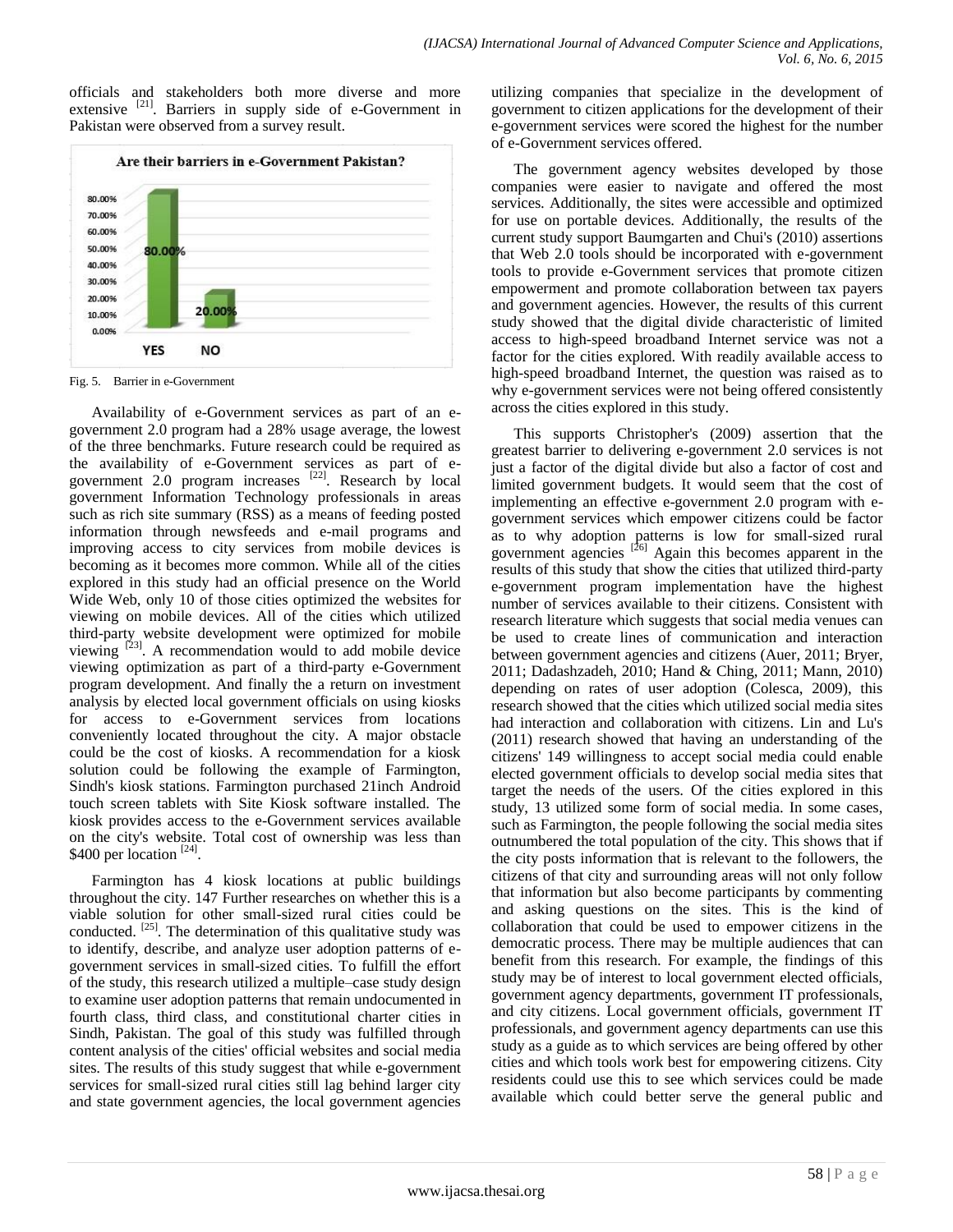empower citizens as an active participant in local government decision making processes. Overall, this study extends the body of knowledge on citizen participation through egovernment services and could provide supporting data for leaders in local small-sized government agencies to advocate for and implement government transparency and citizen empowerment.



Fig. 6. Frequency of use for internet

#### IV. PURPOSE OF THE STUDY

The purpose of this qualitative study was to identify, describe, and analyze user adoption patterns of e-Government services in small-sized cities. To fulfill the purpose of the study, this research utilized a multiple case study design to examine user adoption patterns that remained undocumented in fourth class, third class, and constitutional charter cities in Pakistan with populations between 12,000 and 20,000 citizens [27] .

The goal of this study was fulfilled through content analysis of the city's official websites and social media sites. An exploratory qualitative research approach was an appropriate method for exploring the purpose of the study because of a lack of confirmed and well established e-government services and user adoption patterns in the population (Shank, 2006). Quantitative study for internet access in Pakistan showed the following results.



Fig. 7. I T Barriers

#### V. RESEARCH QUESTION

The objective of first research question

*1) Identify user adoption patterns of e-Government services in small-sized cities in Sindh. The objective of second research question.*

*2) Identify what a content analysis of user adoption patterns of e-Government services indicate about citizen empowerment opportunities in small-sized cities in Sindh.*

Data was collected by analyzing user adoption patterns of the researched cities social media sites and available citizen satisfaction surveys. To evaluate the findings of this research, each city that made up the population of the study was treated as a separate case study. Since each of the sample cities were treated as a separate case study, an evaluation of the findings focusing on the 10 semi-structured based on the three benchmarks of e-participation established by the United Nations 2010 survey (United Nations, 2010) are listed below. Fulton. Fulton offers some of the e-Government services expected from a small sized city. The official website was difficult to navigate when looking for specific documents to download.

#### VI. SIGNIFICANCE OF THE STUDY

The Adoption of e-Government in Pakistan is important in empowering citizens and making them an integral part of the democratic process. There was evidence that technological advances in e-Government, especially ICTs, have been utilized to enhance dissemination of information and citizen participation in government processes (e-tax system from Federal Board of Revenue (FBR). However, the body of evidence on its adoption and usage by citizens remained weak. Developing an in-depth understanding of the adoption patterns of e-Government in small-sized rural cities in Pakistan was the goal of this study. Findings from this study may be useful for promoting citizen empowerment within small-sized rural cities. This goal was accomplished by understanding the barriers to empowerment through e-Government is presented and making recommendations on how to overcome those barriers to user adoption of e-Government in small-sized cities in Pakistan.

Regarding the operation UTAUT model the expected result (path  $= 0.3102$ , t-value  $= 2.7378$ ) and the expectation of effort  $(path = 0.4204, t-value = 4.2514)$  directly affect the intended use, while social influence no such significant effect (path  $=$ 0.0531, t-value =  $0.5696$ ). Finally, both the intended use (path  $= 0.2719$ , t-value  $= 3.2215$ ) as enabling conditions (path  $=$ 0.2118, t-value =  $2.3349$ ) significantly affect the effective use of the platform of e-Government.

#### VII. IMPLICATIONS, RECOMMENDATIONS, AND **CONCLUSIONS**

The basis of this study was an examination of user adoption patterns of e-Government services in small-sized cities in Sindh- Pakistan. The problems addressed were a gap in identifying the user adoption patterns of e-government services and what a content analysis of user adoption patterns of e-Government services indicated about citizen empowerment opportunities. Despite the policy calling for government transparency, citizen interaction, and government openness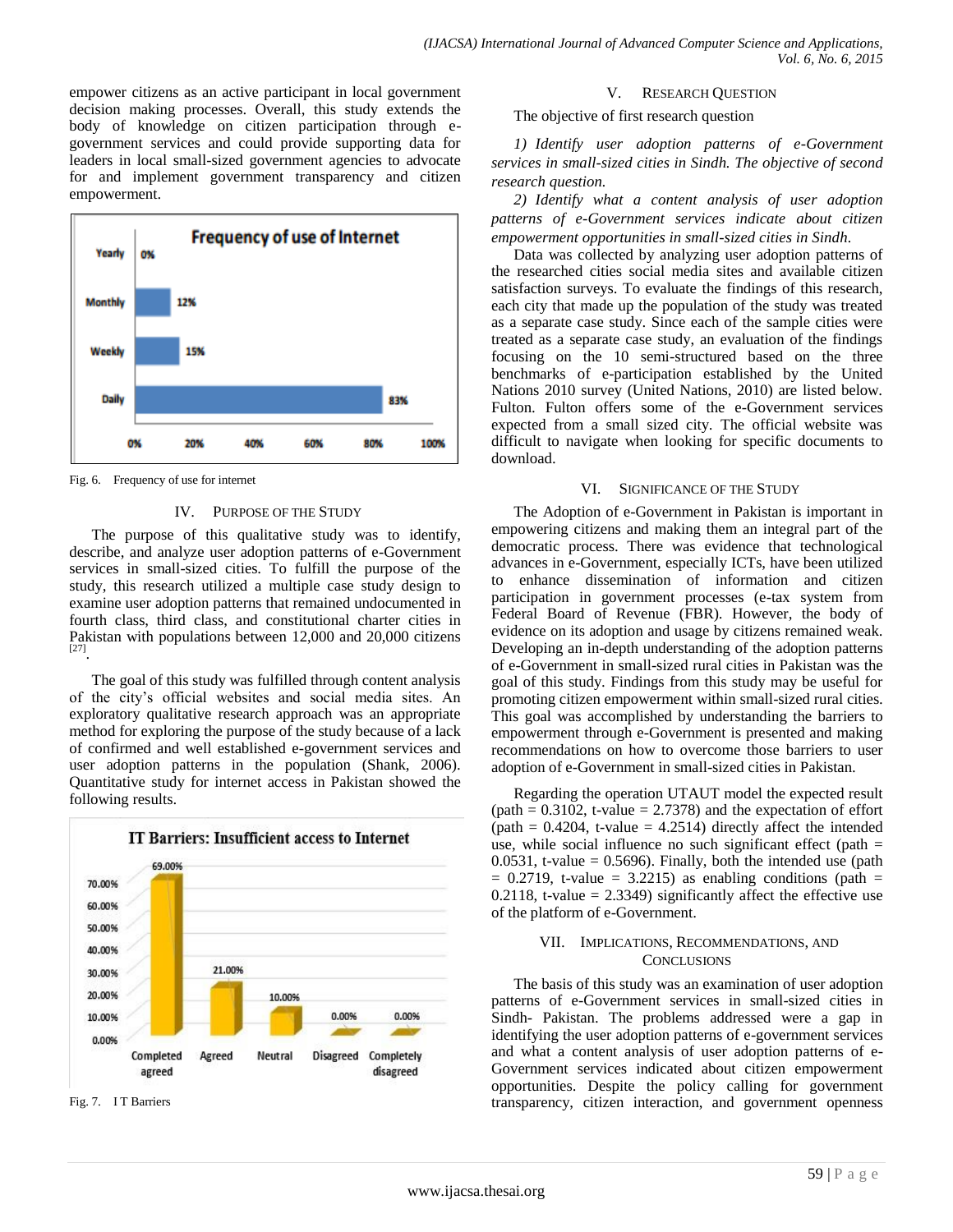through the use of e-Government 2.0, little has been done in this area for small-sized cities  $[28]$ . Particularly those with limited access to high–speed Internet service [29]. This phenomenon was particularly true for e-Government, the one section of e-Government with the lowest adoption rate <sup>[30]</sup> and the greatest potential for citizen empowerment. The purpose of this qualitative multiple-case study was to identify, describe, and analyze user adoption patterns of e-Government services in fourth class, third class, and constitutional charter cities in Sindh, Pakistan.

For this research paper, a qualitative approach with a multiple case study design was used to answer the research questions. Due to the limited availability of relevant research data on e-Government and e-government initiatives for smallsized rural cities  $^{[31]}$ . According to Akbulut-Bailey, 2011; Bonsón, Torres, Royo, & Flores, 2012; Parvez, 2008, this study was exploratory in nature in order to uncover relevant information about the topic. Exploratory research was a viable option for the research of citizen empowerment through e-Government services (Zikmund, Babin, Carr, Griffin, 2010). This study is non 139 experimental in nature investigated the challenges, practices, and strategies related to the delivery of egovernment services as observed in the 23 small-sized cities and 4 census designated places of Sindh that are the focus. Data collection included relevant and available sources such as documentation and observations from the city's official website and social media presence. Data collection focused on 10 semistructured questions that were used to identify and measure egovernment services offered by small-sized Sindh cities which were the focus of this study.

According to our research, if governments want to increase both the intent and the effective use of e-Government in the Administration should develop actions of public marketing to improve the perceptions that people have about their expectations of use, on its ease of use and on the existence of willing and able to solve any problems that arise during use professional support. The work presented confirms the relevance of these elements from the perspective of managed also highlighting the importance for management is considering these 4 factors: aversion citizen expressing the personal interaction with the Administration, the degree of confidence that holds in the tool, receive assistance and convenience you see in the use of e-government.

Consequently, aversion to personal interaction is a key segmentation criteria that should be used by management to identify population groups of citizens who develop a different behavior in relation to the use of e-Government. It is recommended, therefore, to distinguish groups in the population according to the degree of aversion (high or low). In both segments is advisable to implement actions that enhance communication with messages on the citizen trust in e-Government tools and security in obtaining assistance. However, since the motivation for use in population with low aversion to personal interaction ventures to lower priori, the effort it must also focus on showing convenience (less effort and better conditions of service provision).

# *A. Implications*

Two research questions guided the purpose of this study.

The findings represent a contribution towards a better understanding of how small-sized local government agencies in Sindh are empowering citizens through e-Government services. Consistent with the purpose of this study, Research Question One (Q1) asked: what are the user adoption patterns of e-Government services in small-sized cities in Sindh? Research question two (Q2) identified that cities which contracted thirdparty e-Government software developers to create an e-Government 2.0 portal which incorporates e-Government tools for user collaboration, communication, and participation have the highest user adoption rates.

Additionally, e-Government services are more likely to be adopted by cities, which have a social media presence that promotes citizen participation <sup>[32]</sup>. The findings indicate that adoption patterns of e-Government services in small-sized cities, from most prevalent to least are, are based upon availability of e-Government services, communication between government agencies and citizens, and government transparency. A finding of this study is that cities, which outsourced website development with integrated e-government and e-Government tools, have higher user adoption and availability. D'Agostino's et al. (2011), Park (2007), and all agree that static websites that are typical of small-sized local government agencies are ineffective in delivering the e-Government services expected by citizens in the digital age. In fact, the rate of adoption of ICTs to support citizen empowerment in the form of e-Government was assessed as "fair" to "low" in the extant  $^{[33, 34]}$ .

The implication of this current research may indicate that 141 if small-sized local government agencies utilize the services of companies that specialize in the development of government to citizen applications for the development of their e-Government services, they could improve the availability of services that could empower citizens. One interesting finding of the study is that within the past 5 years high-speed broadband Internet service has become readily available in the cities explored in the study. Baird, Zelin, and Booker (2012) found that there seems to be an increasing disparity in the development and adoption of e-Government programs, especially in small-sized cities, due to the digital divide. The implication of this current research may indicate that one of the primary factors that was found to increase the digital divide gap, lack of high-speed broadband Internet, did not seem to be a factor in the cities and census designated places explored in the study.

Every one of the 23 cities, information is unknown on the census designated places, provided access to high-speed broadband Internet in the Public Libraries as well as other public accessible buildings. Past research has demonstrated that even though the Internet offers open access to political information and services, this primarily benefits those with easy access to the high-speed Internet service (Schwester, 2009).

For example, Whitacre (2010) indicated that rural smallsized communities are at a political disadvantage and cannot take advantage of modern ICTs for e-government services due to lack of accessible and affordable broadband Internet service. Additionally, Alemanne et al. (2011) stated that the rural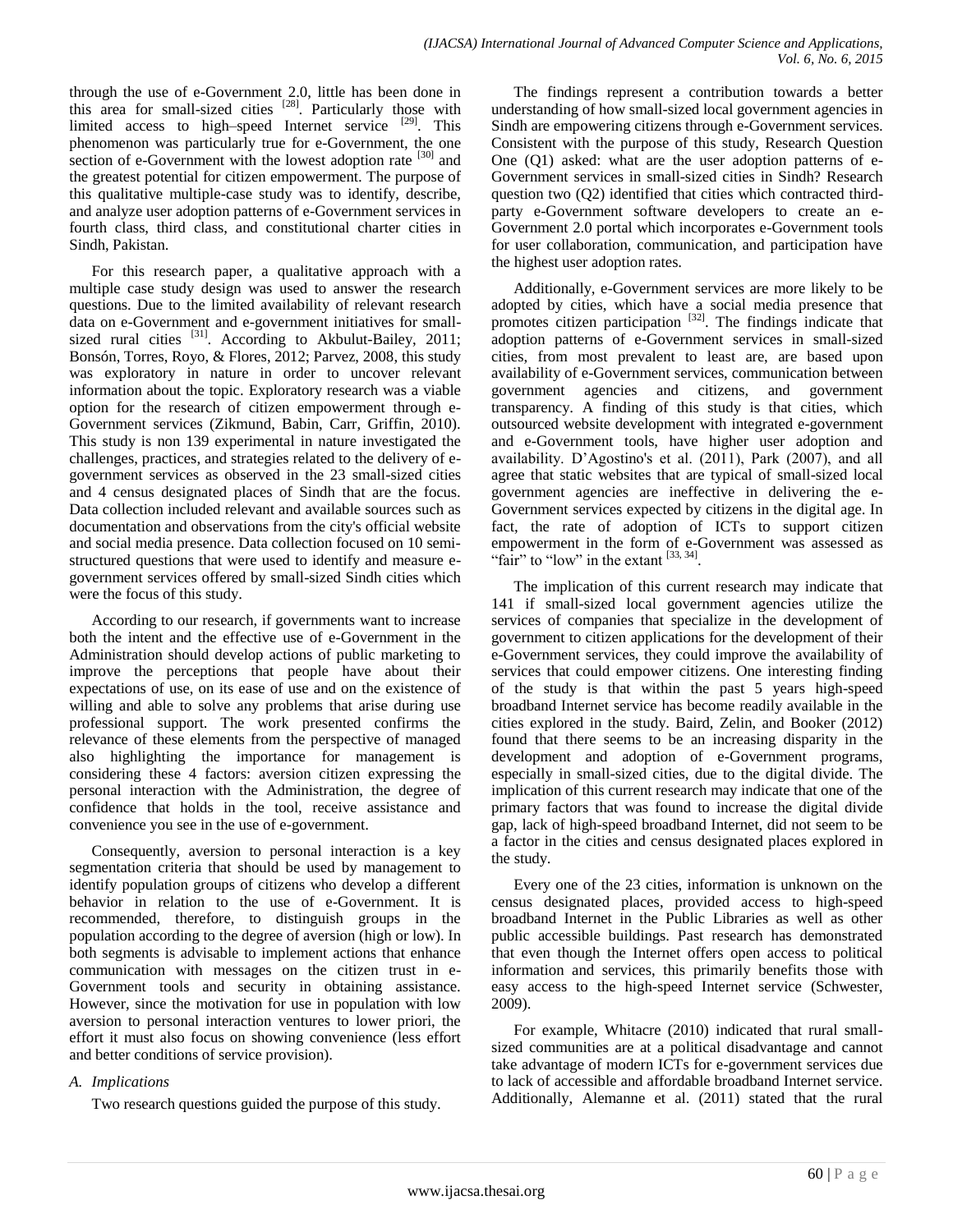community Public Library should be the leader in broadband high-speed Internet access for the location they serve [34], [35].



Fig. 8. Use of e-services by the users

The Taylor et al. (2012) indicated that Public Libraries which offer access to high-speed Internet not only improve availability of e-Government 142 services, but they also often have staff available that can help train the user on how to best utilize those services. The cities explored in this study all have broadband Internet service with public access computers at their local Public Library and Gautam et al. (2013), explained that the few remaining areas without broadband Internet service are currently constructing broadband infrastructures through the broad band Now grants. Research Question Two (Q2) asked: what does a content analysis of user adoption patterns of e-Government services indicate about citizen empowerment opportunities in small-sized cities in Sindh? Research question two (Q2 ) identified that the greatest citizen empowerment opportunity identified was the use of social media. While social media sites do take some time to create and manage, they are free tools that provide citizens with a means of two-way communication when used correctly.

The citizens become an active participant in the democratic processes of the local government agency. Questions can be asked and feedback provided in real-time. Additionally, social media can be used to disseminate news and events, take surveys, and solicit public input. Research showed that social media venues can be used to create lines of communication and interaction between government agencies and citizens. Depending on rates of user adoption (Colesca, 2009). The implication of this current research helps confirm the existing research theory that social media does increase communication between the government agencies and citizens, based on the observations of the cities explored in this study  $[36]$ ,  $[37]$ researched the challenges and obstacles that may be faced when government agencies implement social media. However, based on the findings of this study, social media is the preferred method of online communication between 144 citizens and government officials. The development of e-Government must be assumed as an evolutionary process into five phases (presence, interaction, transaction processing and citizen participation) and must meet four dimensions (external, promotion, internal and relational). These phases and dimensions are not interdependent nor need to complete one to start another. Each has a different purpose and requires different requirements in terms of organization, costs, needs knowledge and level of ICT use.

Although the implementation of e-government requires the availability of a technological infrastructure, this alone does not achieve the success of the transformation. To do human resources are required mastery of concepts of e-government, given their potential and level of technological literacy and during deployment managers at various levels of government develop a high motivation for change and achieve leverage advantages of e-government and minimize, during implementation, possible disadvantages that may arise.

## *B. Recommendations*

The nature of exploratory research is that it raises more questions than answered and is often conducted to define research questions (Yin, 2009). Exploratory qualitative research approach was an appropriate method for exploring the purpose of the study because of a lack of confirmed and well established e-Government services and user adoption patterns in the sample population  $[38]$ . In this multi-case study qualitative research project, some questions were answered while others were partially answered and provide opportunities for further research. In addition to extending the body of knowledge about e-Government 2.0 programs and citizen empowerment through 144 e-Governments in small-sized rural Sindh cities, there are practical applications of this study in promoting citizen collaboration and participation. This section will address the recommendations for practice. The recommendations drawn from this study are relevant to elected local government officials, local government IT professionals, and the citizens of small-sized cities.

We have talked about a few obstructions in the development and movement of e-government. Keeping these factors aside, hierarchical and political factors are also, will remain the primary hindrances towards this new and better government at any rate in the creating countries. The governments who have the capacity to handle the red tape and political weight will be ensured pioneers in this type of administration. In future explores, the model proposed in this paper can be operational to limited down demand and supply side obstructions to add to a suitable system to further advance this manifestation of administration. Besides, more nation particular studies can be led to further enhance the proposed model.

## *C. Conclusion*

The implementation of e-Government has been proven to be a convenient and effective way to boost productivity of government agencies and empower metropolitan area citizens by improving communication and promoting government transparency. However, the adoption of e-government services by citizens is inconsistent, at best, across the federal, state, and city government agencies. Visiting websites of smaller cities, it was clear to see that their e-Government initiatives consists of little more than just a static website with little to no online egovernment services. Elected officials of small-sized rural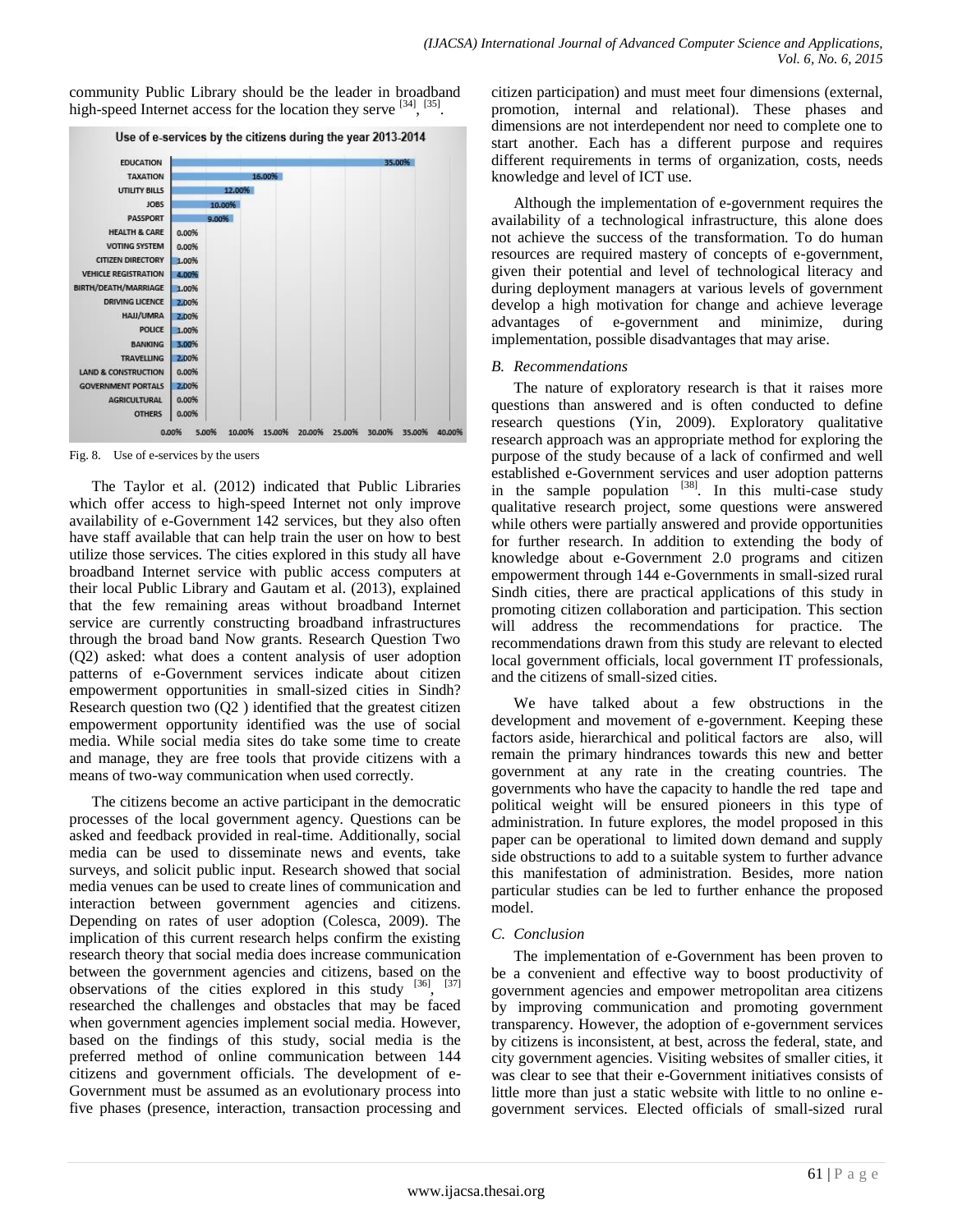cities operate under pressure from internal and external stakeholders to not only create government transparency through e-government initiatives but to also increase user adoption of the programs that are part of e-Government initiatives. This multiple case study qualitative study described how municipalities use present e-government adoption patterns in small-sized cities to generate user adoption and citizen empowerment.

The research questions were generated based on a comprehensive literature review and with the purpose of defining the approach for the present study. Consistent with the purpose of this study, the two guiding research questions were developed. A qualitative multiple–case study design was chosen because of the depth of understanding of the phenomena under study afforded to the researcher. This research study provided a better understanding of how local government 18 elected officials would use present egovernment adoption patterns in small-sized cities to raise user adoption and to raise citizen empowerment.

Availability of e-democracy services as part of an egovernment 2.0 program had a 28% usage average, the lowest of the three benchmarks. Future research could be required as the availability of e-democracy services as part of an egovernment 2.0 program increases. All of the cities which utilized third-party website development were optimized for mobile viewing. This supports Christopher's (2009) assertion that the greatest barrier to delivering e-Government services is not just a factor of the digital divide but also a factor of cost and limited government budgets. There may be multiple audiences that can benefit from this research.

#### **REFERENCES**

- [1] Layne K, Lee J. Developing fully functional Egovernment: A four stage model [J]. Government information quarterly, 2001, 18(2): 122-36.
- [2] Bokhari H, Khan M. Digitisation of electoral rolls: analysis of a multiagency e-government project in Pakistan; proceedings of the Proceedings of the 6th International Conference on Theory and Practice of Electronic Governance, F, 2012 [C]. ACM.
- [3] Lammers R. The Adoption of Open Standard Inter Organizational Systems [D]; University of Twente, 2010.
- [4] Fang Z. E-government in digital era: concept, practice, and development [J]. International journal of the Computer, the Internet and management, 2002, 10(2): 1-22.
- Haider Z, Shuwen C, Panhwar K N. Demand for e-Government Adoption in Pakistan [J]. Public Policy and Administration Research, 2015, 5(5): 115-31.
- [6] Ahmad M O, Markkula J, Oivo M. Factors influencing the adoption of e-government services in Pakistan; proceedings of the Proceedings of the 9th European, Mediterranean & Middle Eastern Conference on Information Systems, F, 2012 [C].
- [7] Norris D F, Reddick C G. Local e-government in the United States: transformation or incremental change? [J]. Public Administration Review, 2013, 73(1): 165-75.
- [8] Rehman M, Esichaikul V. Factors influencing the adoption of egovernment in Pakistan; proceedings of the E-Business and E-Government (ICEE), 2011 International Conference on, F, 2011 [C]. IEEE.
- [9] Bird R M, Zolt E M. Technology and Taxation in Developing Countries: From Hand to Mouse [J]. Nat Tax J, 2008, 791-821.
- [10] Starling G. Managing the public sector [M]. Cengage Learning, 2010.
- [11] Wescott C G. E-Government in the Asia-pacific region [J]. Asian Journal of Political Science, 2001, 9(2): 1-24.
- [12] Asgarkhani M. The Effectiveness of E-Service in Local Government: A Case [J]. Asymptotic and Computational Methods in Spatial Statistics, 2009, 22.
- [13] Torres L, Pina V, Acerete B. E-government developments on delivering public services among EU cities [J]. Government Information Quarterly, 2005, 22(2): 217-38.
- [14] Herani G M, Lodhi S A. Innovative technology, social and economic sustainability: Evidence from Pakistan [J]. 2008,
- [15] Lean O K, Zailani S, Ramayah T, et al. Factors influencing intention to use e-government services among citizens in Malaysia [J]. International Journal of Information Management, 2009, 29(6): 458-75.
- [16] Alruwaie M, El-Haddadeh R, Weerakkody V. A Framework for Evaluating Citizens' Expectations and Satisfaction toward Continued Intention to Use E-Government Services [M]. Electronic Government. Springer. 2012: 273-86.
- [17] Gupta M, Jana D. E-government evaluation: A framework and case study [J]. Government information quarterly, 2003, 20(4): 365-87.
- [18] Ebrahim Z, Irani Z. E-government adoption: architecture and barriers [J]. Business Process Management Journal, 2005, 11(5): 589-611.
- [19] Halachmi A. E-government theory and practice: The evidence from Tennessee (USA) [J]. Frontiers of Public Administration, 2004, 24.
- [20] Griffin D, Halpin E. An exploratory evaluation of UK local egovernment from an accountability perspective [J]. The Electronic Journal of e-Government, 2005, 3(1): 13-28.
- [21] Kavanaugh A L, Isenhour P L, Cooper M, et al. Information technology in support of public deliberation [M]. Communities and Technologies 2005. Springer. 2005: 19-40.
- [22] Veljković N, Bogdanović-Dinić S, Stoimenov L. Benchmarking open government: An open data perspective [J]. Government Information Quarterly, 2014, 31(2): 278-90.
- [23] Kroski E. On the move with the mobile web: libraries and mobile technologies [J]. Library technology reports, 2008, 44(5): 1-48.
- [24] Wagner C, Cheung K, Lee F, et al. Enhancing e-government in developing countries: managing knowledge through virtual communities [J]. The Electronic Journal of Information Systems in Developing Countries, 2003, 14(
- [25] Aurigi A. Making the digital city: the early shaping of urban internet space [M]. Ashgate Publishing, Ltd., 2005.
- [26] Mutula S M. Assessment of the e-readiness of small and medium sized enterprises in the ICT sector in Botswana, with special reference to information access [D]; University of Johannesburg, 2005.
- [27] Davin E, Majidi N. Study on cross border population movements between Afghanistan and Pakistan [J]. Commissioned by the Office of the United Nations High Commissioner for Refugees (UNCHR), Kabul, 2009,
- [28] Bertot J C, Jaeger P T, Hansen D. The impact of polices on government social media usage: Issues, challenges, and recommendations [J]. Government Information Quarterly, 2012, 29(1): 30-40.
- [29] Alsufayri K. Universalising electronic government services: facing the digital divide challenge [D]; Auckland University of Technology, 2014.
- [30] Sone J W. E-Governance in central Texas: patterns of e-gov adoption in smaller cities [D]; Texas State University, 2011.
- [31] Anna Xiong J. Current status and needs of Chinese e-government users [J]. The Electronic Library, 2006, 24(6): 747-62.
- [32] Bonsón E, Torres L, Royo S, et al. Local e-government 2.0: Social media and corporate transparency in municipalities [J]. Government information quarterly, 2012, 29(2): 123-32.
- [33] Zambrano R. E-governance and development: Service delivery to empower the poor [J]. Social and Organizational Developments through Emerging E-Government Applications: New Principles and Concepts: New Principles and Concepts, 2009, 98.
- [34] Ifinedo P. Factors influencing e-government maturity in transition economies and developing countries: a longitudinal perspective [J]. ACM SIGMIS Database, 2012, 42(4): 98-116.
- [35] Carmichael L R, Mcclure C R, Mandel L H, et al. Broadband Adoption Practical Approaches and Proposed Strategies for Measuring Selected